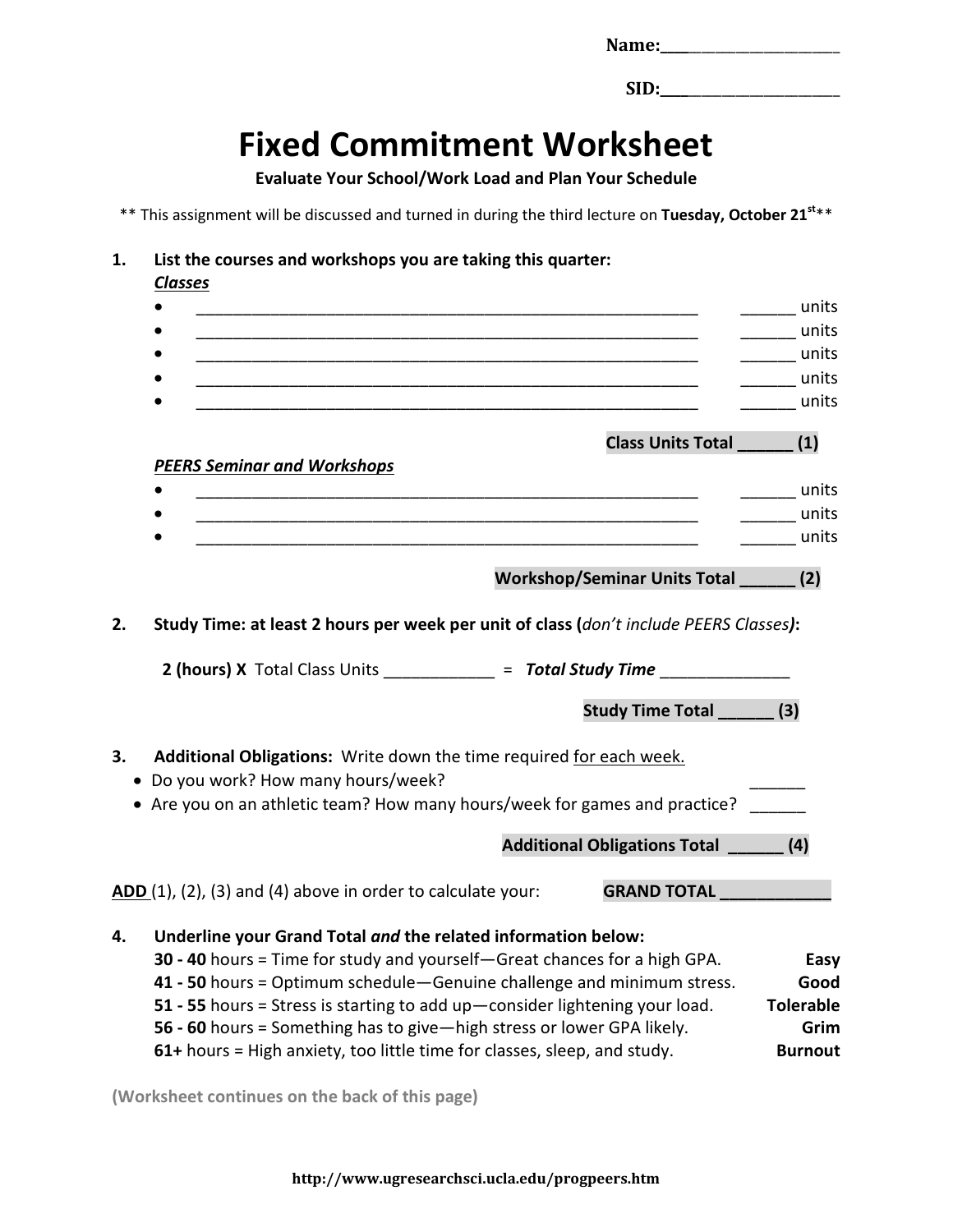| Name: |  |
|-------|--|
|       |  |

**SID:\_\_\_\_**\_\_\_\_\_\_\_\_\_\_\_\_\_\_\_\_\_\_\_\_\_\_

**5. Plan your fixed commitment and study schedule** on the attached grid (Fixed

Commitment Calendar). Be sure to include your time for:

- All class sessions
- Study: AT LEAST 2 HOURS FOR EVERY UNIT OF CLASS
- Work
- Sleep
- Commute
- Other: Such as personal and leisure time, religious activities, athletics, etc…